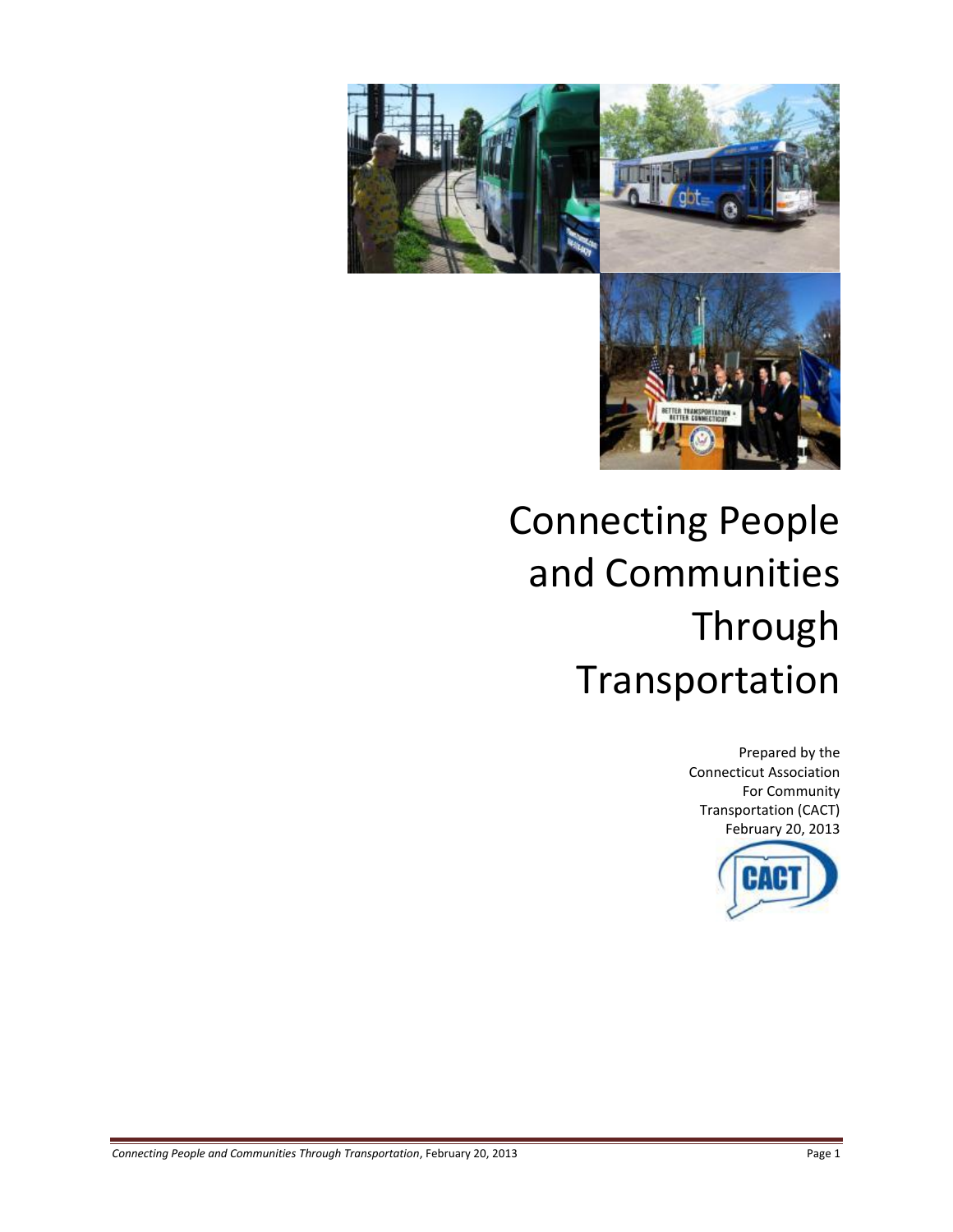*"Investing in transit—the infrastructure that we depend on to go to work, school, the grocery store, and the doctor's office—is a win-win situation for everyone."*

Ray LaHood, Department of Transportation Secretary

Connecticut faces many challenges, but one of the most urgent is the need for increased and sustainable transportation funding. Buses, railroads, bridges and roads are the lifeblood of our economy, and failure to adequately maintain the infrastructure and operations will have significant consequences in the future.

Public transportation is critical to Connecticut's economic growth and betterment. Public transportation provides vital means of job access which helps to support Connecticut's businesses and taxpayers while simultaneously helping to mitigate the time, dollar and environmental costs of congestion and fuel. Surveys show that 60% of transit trips are for getting to and from work, with school and shopping trips the second and third most common reasons. Forty percent of riders transfer one or more times per trip. Additionally, nearly 60% of transit trips are "started when passengers reach their transit vehicle by walking to a station or street stop…and most transit riders walk to their destination after leaving a transit vehicle."(APTA).

> "Ridership is up in transit systems of all sizes and modes, and in all parts of North America. Over the past seven years public transportation ridership has increased significantly faster than population growth and high vehicle-miles-traveled as better choices have become available, as population grows in areas where transit options are more available, and as general popularity for transit strengthens. $^{\prime\prime}{}^{1}$

Connecticut residents count on the state's bus services for a variety of reasons. For the past ten months, Kathryn S. from Canterbury has been riding the Route 14 Colchester/Hartford Express to commute to and from work in Hartford. She's delighted that it "prevents her from having to drive in Hartford traffic" and provides her time to do work while she's commuting. Lynn S. from Storrs, a 20-year bus rider, also uses the Coventry/Hartford and West Farms/New Britain lines to commute to work. She likes the service because the hub and spokes framework means she can use public transportation to "commute to different places on different routes." David F. from Farmington has used the Unionville Express for "decades" to commute to work. David prefers using the bus service because it means he uses less gas, his car isn't subject to the wear and tear of rush hour traffic, and he likes the benefit to the environment. Like a number of riders, Rick A. from Norwich doesn't use Connecticut's bus service just for work, he also uses the bus to get to medical appointments and to travel to entertainment events. Similarly, Janet W. from Hartford has relied on the ADA paratransit service for as long as it has been in operation. She uses the service

**"Like the old saying about the postman - but unlike almost any other mode of transportation - CT buses and trains in Stamford were nearly flawlessly on time. Come rain, sleet, snow or even summer sun, I could set my clock to and trust the written schedule of - the promptness of Stamford's public transportation. They always offered a clean, comfortable, economical ride, and the drivers and conductors knew their passengers' schedules so well that we were on a first name basis. Truly excellent service. My only question is: why don't more people use this great service? "**

> Sarah T. *Stamford bus and Metro North railroad passenger*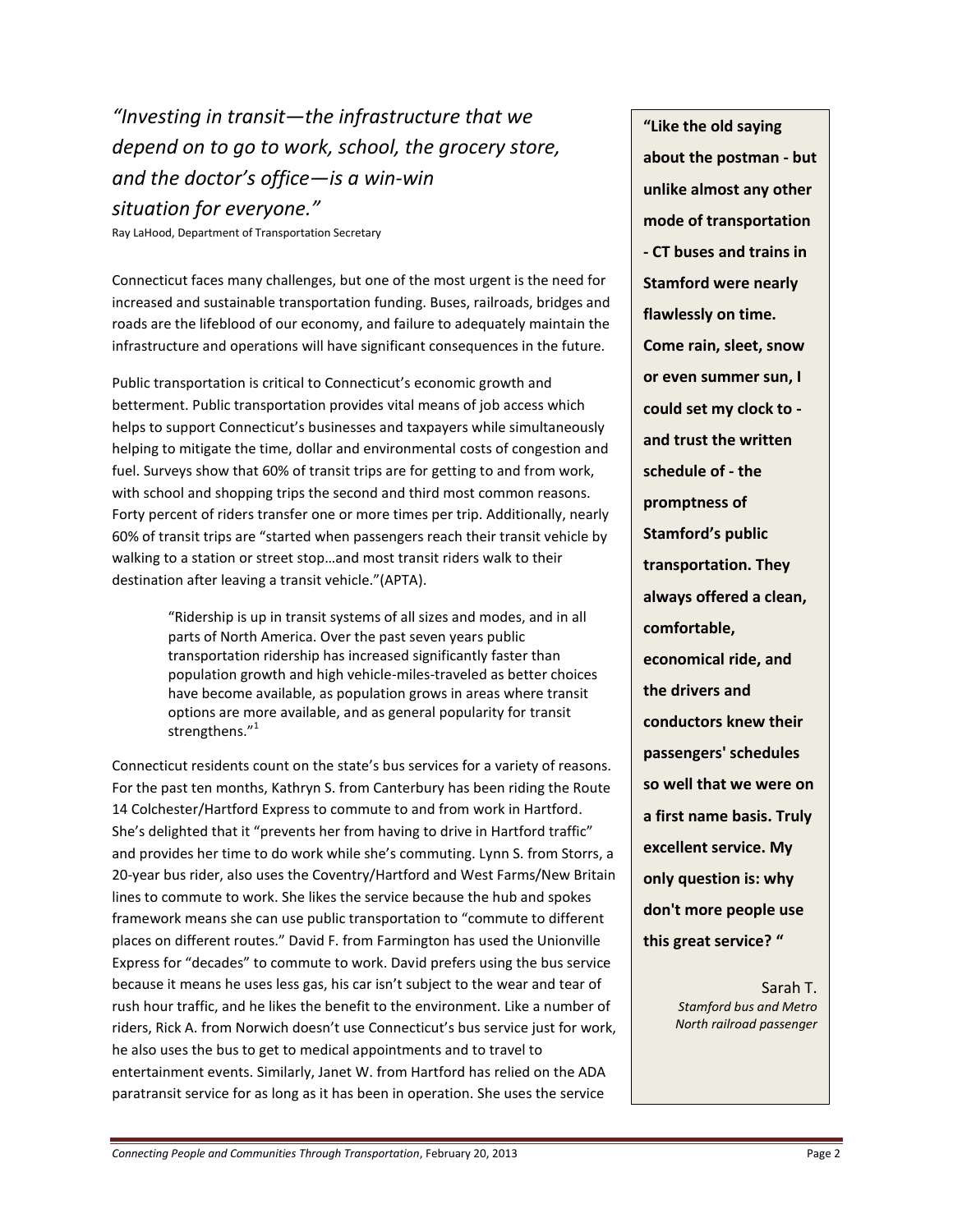**"When we put federal dollars toward our infrastructure, we create jobs today and strengthen our economic competitiveness for the long-term.**"

> Ray LaHood *Department of Transportation Secretary*

for a number of health reasons such as for transportation to her doctor appointments, but importantly, she also uses the service to participate in her community (such as to get to religious services) and to maintain her quality of life.

In addition, it is expected that the growing aging population in the state will increase their reliance on public transportation in order to get to their jobs, medical appointments and to continue to be able to live independent lives. "By 2015, more than 15.5 million Americans 65 and older will live in communities where public transportation service is poor or non-existent... That number is expected to continue to grow rapidly as the baby boom generation "ages in place" in suburbs and exurbs with few mobility options for those who do not drive."<sup>2</sup> Of the more than 3,574,097 Connecticut residents, 506,559 are 65 or older based on 2010 US census bureau statistics. There will be a 64% increase between 2006 and 2030 of residents 65 and older, while the working residents will increase by only 5%. Recently, Connecticut General Assembl[y Special Act 12-6 e](http://www.cga.ct.gov/2012/ACT/SA/2012SA-00006-R00SB-00138-SA.htm)stablished a task force to study how the state can encourage "aging in place". $3$  Their January 1, 2013 recommendations included the expansion and coordination of public and private transportation programs and to incentivize coordination and regionalization of the DOT matching grant program.

Despite the ready demand for public transportation services and the economic and environmental benefits of increased ridership on public transportation, 70 Connecticut towns still have either limited or no public bus transportation. The state's investment in transportation continues to fall short of the funds needed to expand and meet the growing demands, although according to Michael Sanders, CONNDOT Transit and Ridesharing Administrator, "we continue to have pretty consistent support to maintain current levels of service." The state's investment is insufficient to close the 1.9 million hour gap in the amount of bus service provided per year compared to the need identified in the October 2012 revision to the 2007 Bus Transit Needs Analysis conducted by Urbitran Associates for Transit for Connecticut. The study recommended increasing the amount of bus service statewide by 64% to meet the needs of residents, employees, and employers. As Lyle Wray, Executive Director, Capitol Region Council of Governments (CRCOG) notes, "It is essential that we provide sufficient fiscal capacity to support both a program of system preservation that maintains a state of good repair and a program of system enhancement that allows us to address strategic needs."<sup>4</sup>

Indeed, the federal government believes public transportation is critical to the nation. After Hurricane Sandy's profound and immediate effect on the transportation systems of the tri-state area, President Obama signed into law the Disaster Relief Appropriations Act of 2013 which allocated \$10.9 billion dollars to the Federal Transit Administration (FTA). FTA Administrator Peter M. Rogoff said, "We are pledged to distribute the emergency relief funding responsibly and as quickly as possible to ensure that transit riders have the reliable service they need and deserve—and lay a strong foundation to mitigate the impact of such disasters in the future."

To increase bus service statewide by 64%, Connecticut needs to invest an additional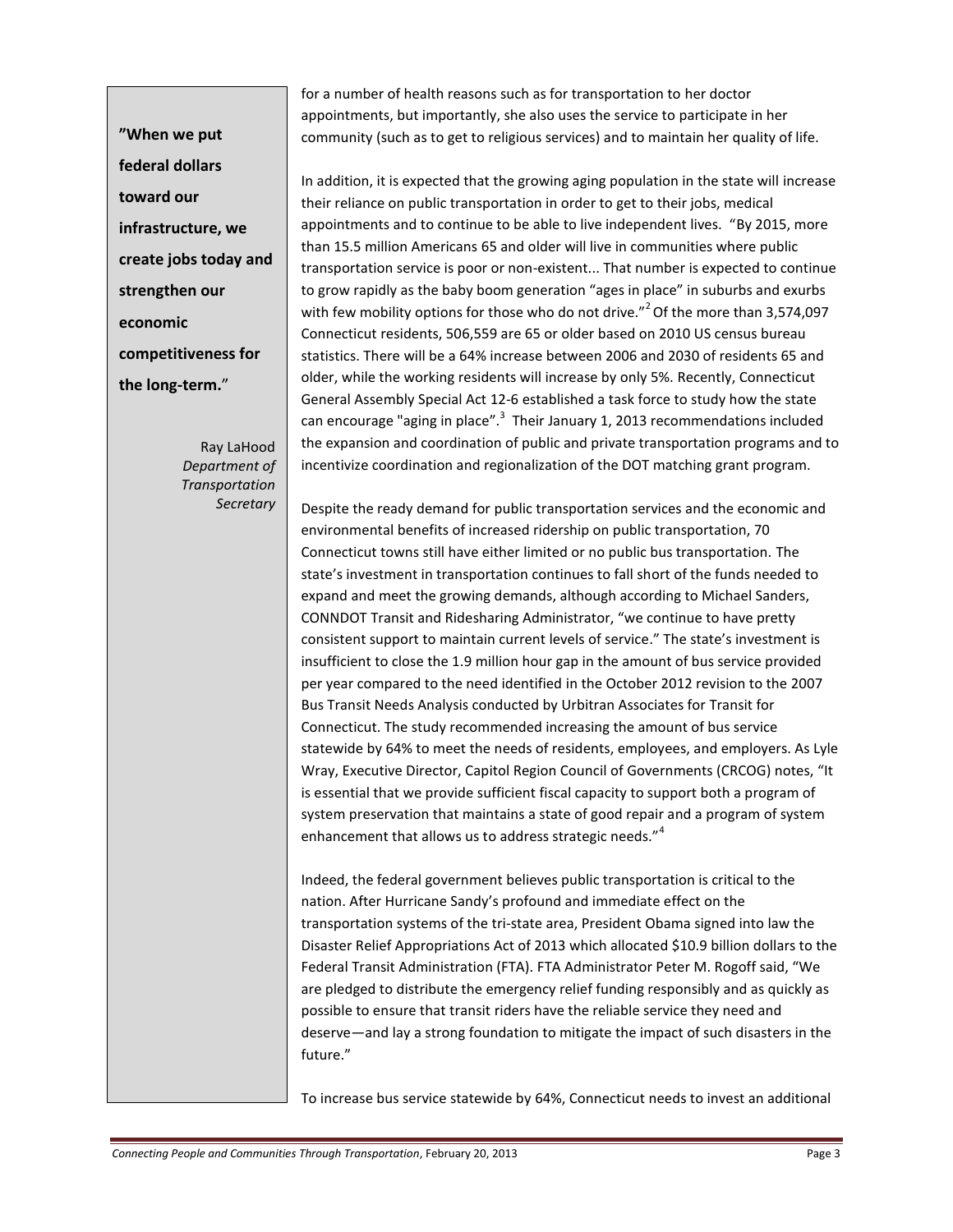\$77.7 million annually in operating expenses (assuming a farebox recovery of 20%) and make a total capital investment of \$234.7 million to purchase new equipment to operate new services and to purchase new and replacement equipment necessary to provide needed amenities and technology in the coming years.

# **Another Argument for Public Transportation: The Cost of Congestion**

The Texas Transportation Institute at Texas A&M University has been studying traffic congestion trends for years, and their data provides valuable statistics and insight that make a compelling case for public transportation.

Bill Eisele, a TTI researcher and report co-author says that the "unreliable travel" of traffic jams is costly for commuters and truck drivers moving goods.<sup>5</sup> The report notes that in order to accurately calculate the cost of congestion, it is important to add a value for time and fuel costs (as exhibited in the chart below), and the report takes into account different fuel costs throughout the country by calculating an urban area's actual average costs.

| <b>2012 Urban Mobility Report</b> |                       |                        |                             |                  |                        |                |
|-----------------------------------|-----------------------|------------------------|-----------------------------|------------------|------------------------|----------------|
| <b>Urban Area</b>                 | <b>Hours of Delay</b> |                        | <b>Excess Fuel Consumed</b> |                  | <b>Congestion Cost</b> |                |
|                                   |                       |                        | (gallons)                   |                  |                        |                |
| <b>Bridgeport-</b>                | 26,503,000            |                        | 12,226,000                  |                  | \$566,000,000          |                |
| <b>Stamford</b>                   |                       |                        |                             |                  |                        |                |
| <b>Hartford</b>                   | 22,995,000            |                        | 11,299,000                  |                  | \$479,000,000          |                |
| <b>New Haven</b>                  | 14,560,000            |                        | 6,966,000                   |                  | \$304,000,000          |                |
| <b>TOTAL</b>                      | 64,058,000            |                        | 30,491,000                  |                  | \$1,349,000,000        |                |
| <b>Cost Components</b>            |                       |                        |                             |                  |                        |                |
| Value of Time \$/hr.              |                       | Commercial Cost \$/hr. |                             | Gasoline \$/gal. |                        | Diesel \$/gal. |
| 16.79                             |                       | 86.81                  |                             | 3.59             |                        | 3.90           |
|                                   |                       |                        |                             |                  |                        |                |

(*Why are some of the measure values different in this 2012 Urban Mobility Report compared to last year's report? The calculation procedures used for the 2012 report are different than in the 2011 report. The new procedures were used to re-calculate all of the historical values such that the delay and fuel amount and cost trend information is correct. -Texas A&M Transportation Institute*)

According to the Commuter Savings Calculator on the website of the American Public Transportation Association a commuter driving a medium car getting 20 miles/gallon on a 50 mile round trip, with gas at \$3.70/gallon and parking at \$10/day would spend \$5,265.60 to commute by car, and produce 2,425 pounds of CO<sub>2</sub> emissions per week, but would only spend \$648 commuting by public bus transportation (using a calculation of \$2.70 round trip) for a total savings of \$4,617.60. If the household used one less vehicle, you'd save \$10,193.60.<sup>6</sup>

# **Financing Connecticut's Transportation**

On January 29, 2013 the Office of Fiscal Analysis released their State Budget Projections General Fund Report for FY 2014-FY 2016 which states "we are currently projecting a \$138.6 million deficit for FY 13. In addition, we are projecting deficits of \$1.2 billion FY 14; \$1.1 billion in FY 15; and \$1.4 billion in FY 16."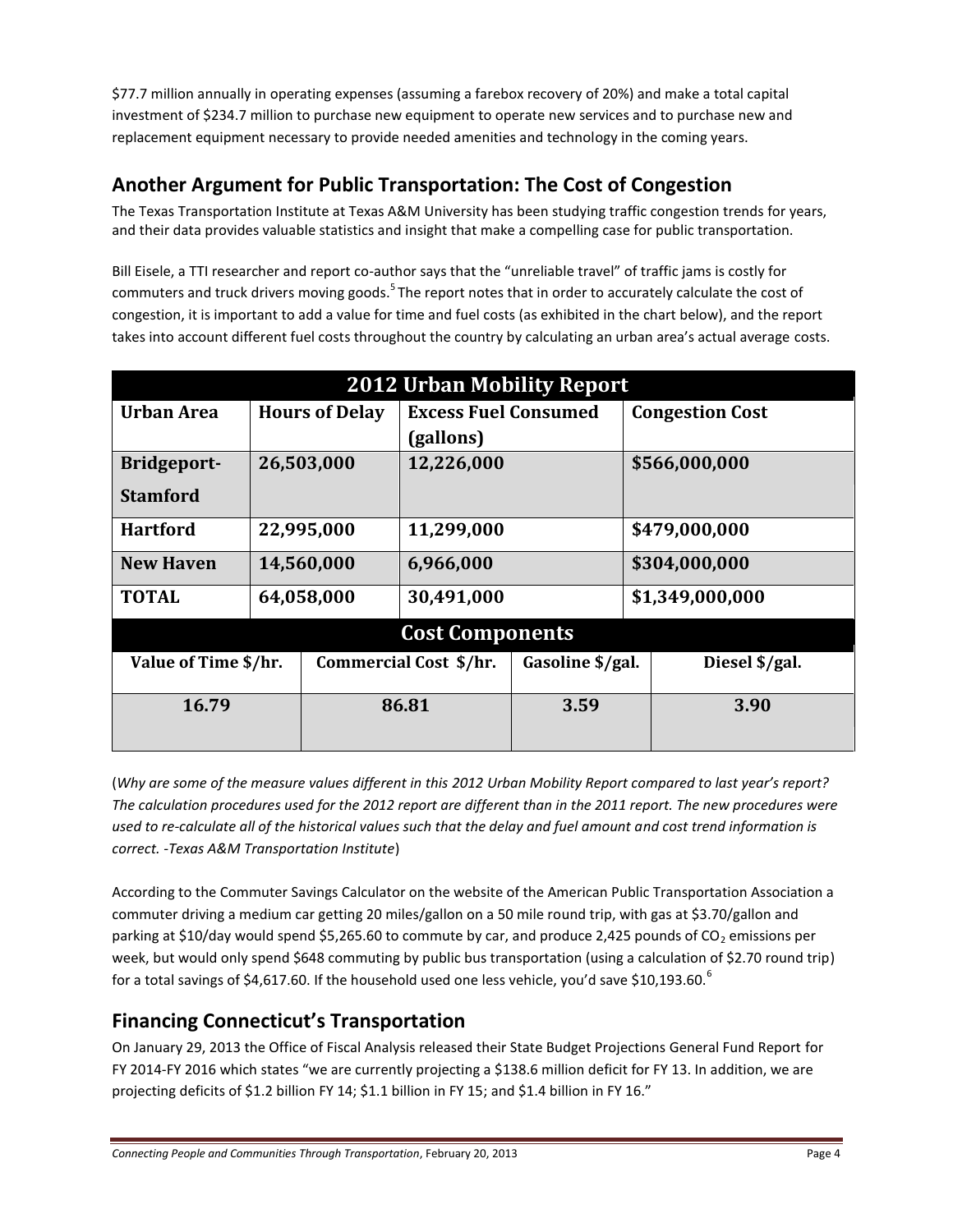

The revenue generated from the Motor Fuel Tax was budgeted at \$507,300,000 for FY 2012 but the realized revenue was \$492,794,802 or a decrease of \$14,505,198. (Office of State Comptroller, Schedule C-2, Fiscal Year Ended June 31, 2012)

The FY 2012 estimated expenditure for the Special Transportation Fund was \$1,262,500,000 and the realized revenue was \$1,232,920,590. Debt service is projected to be 37.4% of the expenditures, while public transportation (bus and rail operations)

expenditures are projected at 22.9%. For FY 2013-14, the Special Transportation Fund revenues will come from: Federal Grants 1.0%, Licenses, Permits, Fees 10.4%, 36.9%; Motor Fuel Tax, Interest Income 0.3%, Motor Vehicle Receipts 17.5%, Oil Companies Tax 28.1%, and Sales Tax-DMV 5.8%.<sup>7</sup>

The 18.4 cent federal gasoline tax, which is mostly used to fund the Highway Trust Fund, has not seen an increase since 1993. Energy efficient cars and reduced gas receipts, have further suppressed the purchasing power of the federal gas tax.

The Connecticut Department of Transportation increased bus fares (CTTRANSIT buses, ADA paratransit services) in January 2012, and fares on the Shore Line East and New Haven Line rail services beginning January 1, 2012 were programmed to go up by approximately 4 percent a year for the next three years with an additional 1.25% surcharge for the next seven years.

## **Bus Operations in Connecticut**

The Bus Operations line item in the Department of Transportation (CDOT) budget funds the CDOT share of the operating deficit for urban fixed route services, demand-respond services (non-ADA), rural transit services, commuter express and shuttle bus services. In FY 2012, the public chose these bus services for 41,316,643 trips, an increase of 2.8 million more trips than fiscal 2011.

Urban Public Bus Services provided 40,430,409 trips in FY 2012, an increase of 2,800.995 trips in FY 2012. The cost for these rides:

- Operating deficit was \$120,021,869
- CDOT share was \$120,021,859
- Local funding was \$3,515,957
- There was no Federal subsidy

Rural Transit Services provided 434,752 in FY 2012, an increase of 32,318 more trips than in FY 2011 through:

- **•** Estuary Transit District
- Middletown Area Transit District
- Northeastern CT Transit District
- Northwestern CT Transit District
- Windham Region Transit District

The cost for the Rural Transit Service rides in FY 2012 was:

- Operating deficit was \$3,310,851
- CDOT share was \$1,119,002
- Local funding was \$723,151
- Federal subsidy was \$1,468,699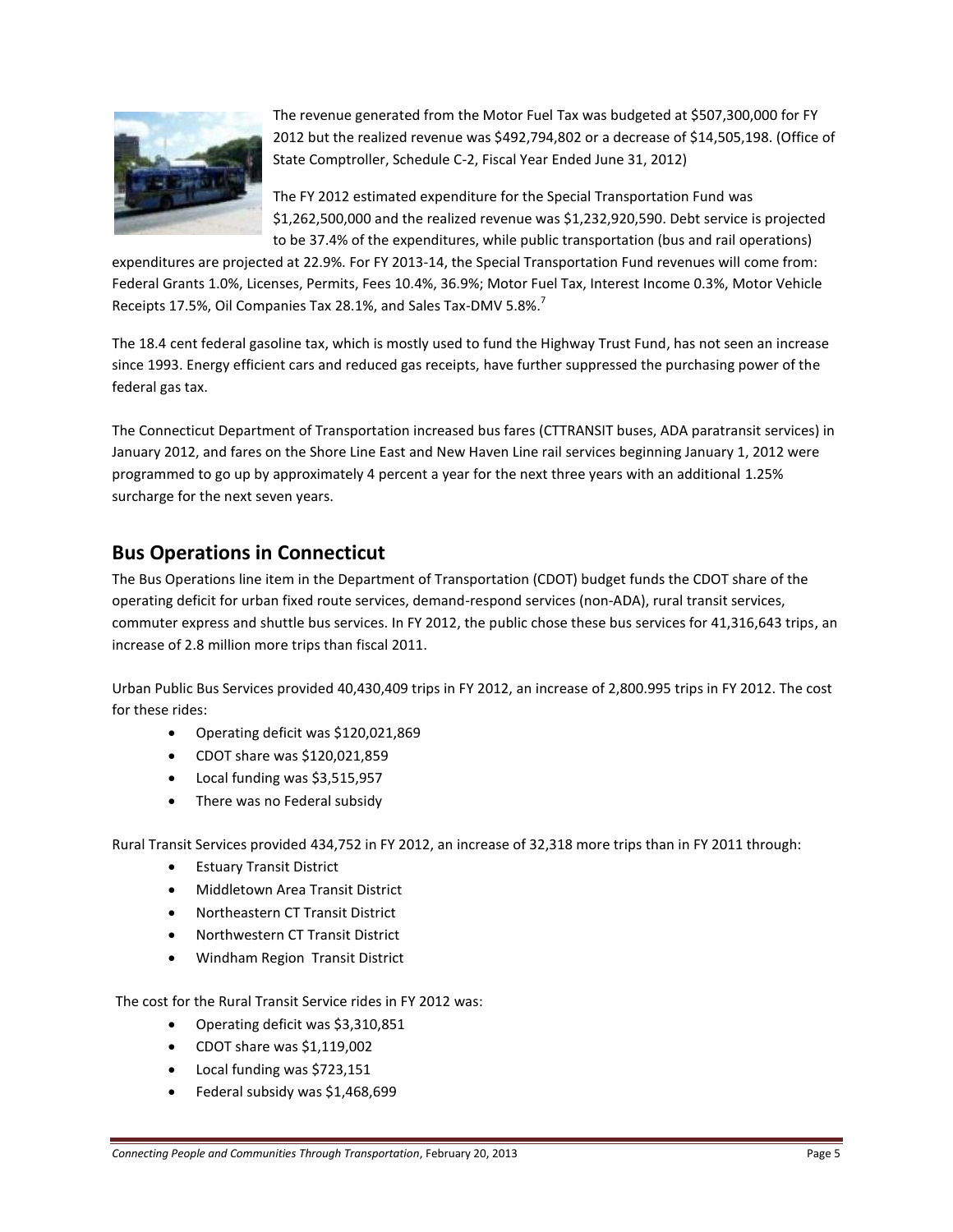## **Transportation Employment Independence Program**

The Transportation Employment Independence Program (TEIP) of the Department of Social Services (DSS) provides funding for a variety of programs and services managed by the five regional job access partnerships in the state. The Connecticut Department of Transportation (CDOT) manages a portion of Connecticut's Job Access Program. This bus service connects people to job centers. In FY 2012 funding was:

- CDOT bus operations \$3,813,560
- FTA grants \$903,176
- TEIP (through DSS) \$3,255,147

Utilizing a variety of transit options, workers and job seekers were able to reach workplaces and daycare that was previously inaccessible due to limited service hours of pre-existing public transportation or geographical limitations. However, the TEIP funding for fiscal 2014 and beyond has been removed from the proposed budget. This reduction in TEIP funding can affect the public by the loss of evening service, Sunday morning or evening services and weekend service which impacts jobs and the economy.

# **ADA Para-Transit Program**



The ADA mandates paratransit services be available to qualified persons on a reservation basis, during the same hours of operation and serving the same geographical area (within ¾ of a mile) of a fixed bus route service. The Americans with Disabilities Act (ADA), a federal civil rights law prohibits discrimination and therefore Connecticut residents who have a disability that impairs their ability to use the accessible and affordable fixed route public bus service for their mobility needs rely on the paratransit

services. The first appropriation to the Dial-A-Ride (DAR) line item was made in FY 1999 to offset the loss of federal operating funds (Sec. 5307) used by five public transit operators for demand responsive transportation services (ADA and Non-ADA) in the urban areas of Bridgeport, Milford, Greater New Haven, Middletown and Greater Hartford. In 2006, the General Assembly eliminated the DAR line item and created the ADA Para Transit Program and the Non-ADA Dial-Ride Program as two separate budget line items.<sup>8</sup>

The State appropriation to the ADA Para-Transit Program provides the majority of funding for the American with Disabilities Act (ADA) mandated services. In FY 2012, Connecticut residents used ADA Para-Transit services for 862,245 trips, a 5% increase from 2011.

- Operating deficit was \$30,480,077
- CDOT share was \$28,374,122
- Local funding was \$175,459
- There was no federal subsidy

**"….Connecticut will need billions of dollars to complete maintenance and expansion of its highway and transit network….At the same time that Connecticut is facing massive demands for transportation dollars, the federal transportation spending environment is shifting dramatically…"**

*Transportation Funding in Connecticut: Where are We Now and What Is Next.* CFE, Tri-State Transportation Campaign, CT Construction Industries Association, RPA, CGCOG December, 2012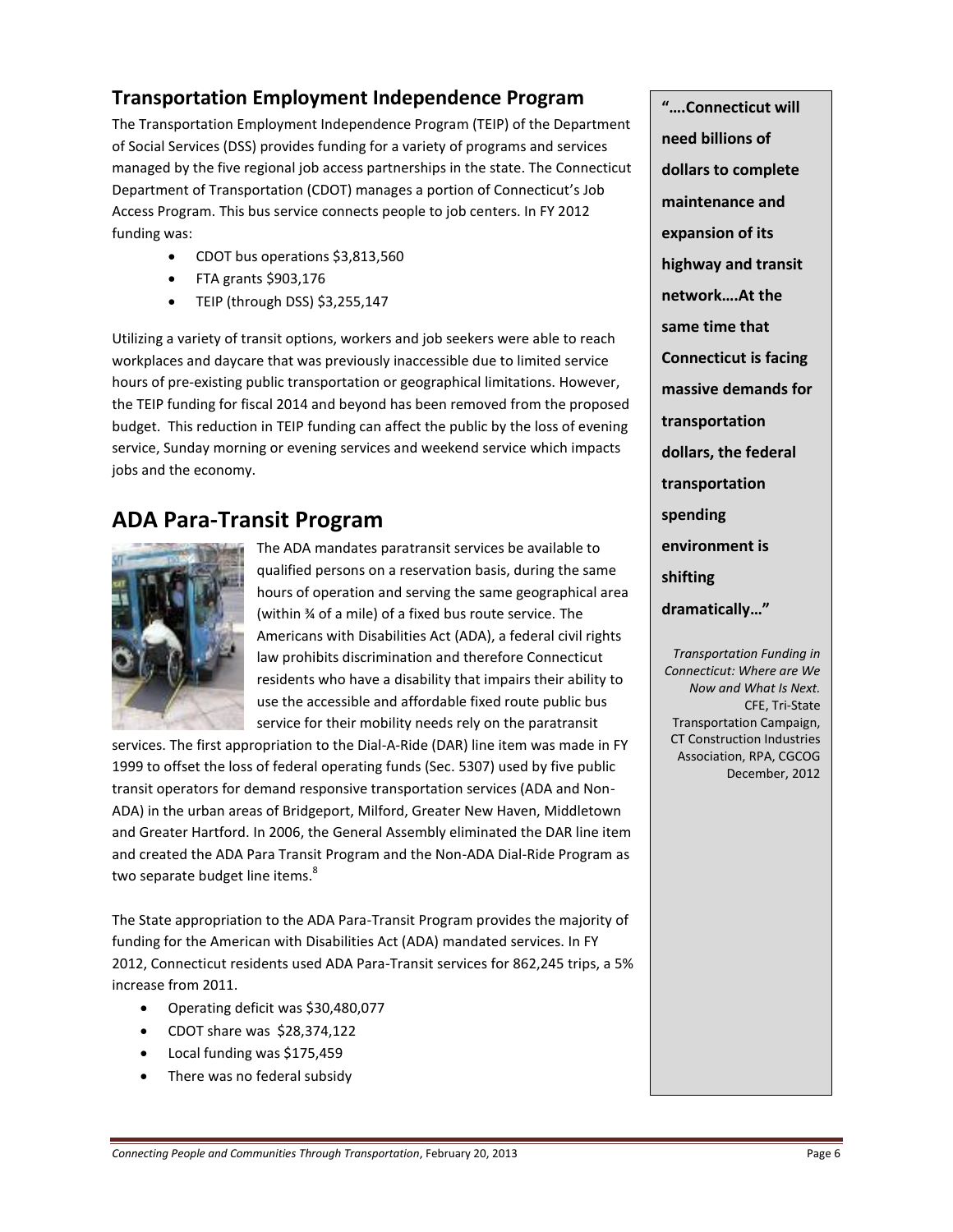CDOT funds 100% of the operational deficit of the public transit operators and private carriers who provide ADA mandated services to the fixed route services of state-owned CTTRANSIT. The operation deficit for ADA mandated services to transit district-owned fixed route service is not fully funded by CDOT. In FY 2012 three public transit operators utilized local subsidies for a total of \$175,459 in local funds to offset their deficit.

- Norwalk Transit District \$153,464 *(FY 2011 \$212,946)*
- Windham Transit District \$17,895 *(FY 2011 \$16,534*)
- Southeast Area Transit \$4, 100 *(FY 2011 \$8,854)*

#### **Non-ADA-Dial-A-Ride**

This service provides demand responsive services to the elderly and persons with disabilities. In 2012, the Connecticut General Assembly appropriated \$576,361 to the Connecticut Department of Transportation (CDOT) Non-ADA-Dial-A-Ride budget line to fund CTDOT's share to Greater Hartford Transit District, Greater New Haven Transit District, Middletown Transit District, and Milford Transit District.

Within CTDOT's Urban transit budget line item \$1,344,732 funds Valley Transit District (\$663,031) and North East Transportation Co. (\$681,701) and along with a local subsidy of \$12,770.

## **State Matching Grants for Demand Responsive Transportation (CGS 13b-38bb)**

In FY 2012, the state matching grant program to municipalities (*CSG 13b-38bb. Fund allocation is based on a formula in state statues. 50% based on elderly population/50% on town square mileage*) continued to provide demand responsive transportation services for the elderly and people with disabilities in 136 Connecticut towns. Historically the allocation was \$5 million, in FY 2012 applicants requested \$4.2 million, and a total of \$3,157,825 in grants were funded. The state matching grants have allowed family members to keep their jobs with the knowledge that their loved ones are safely transported to their destinations. This has also provided access to needed medical care which keeps people healthier and living independently at a greater cost savings to the state. The transportation allows seniors and people with disabilities to shop and spend their money on goods and services, thereby helping the economy. And finally, this transportation provides a quality of life for seniors and people with disabilities, which otherwise wouldn't be possible.

There was a 25% reduction in funds for July 1, 2011 through June 30, 2013 from the previous Biennium. Below are some examples of how service was affected:

- North East Transportation Co. Inc. had to cut 32 hours per week of service and could no longer offer any service on Monday or Saturday.
- Norwalk Transit District distributes the funds to three social service agencies that provided trips to the West Haven Veteran's Hospital and Care Giver's Nights Out forcing the agencies to reduce the amount of service they provide
- Transportation Association of Greenwich had extended service to clients in Stamford, but that service was cut. "We were only able to maintain our existing level of service without raising fares thanks to a grant from the local United Way," said Jim Boutelle, Executive Director.
- Estuary Transit District eliminated Saturday Dial-A-Ride services, Saturday dispatching was eliminated and Monday Dial-A-Ride was cut.
- The Town of Manchester received \$1,325 less in 2012 according to Ed Paquette, Supervisor: Senior, Adult & Family Services but "was a small enough cut that the Town was able to absorb it without additional service reductions" although the town is still operating at 1 hour less per week than they were in 2010."

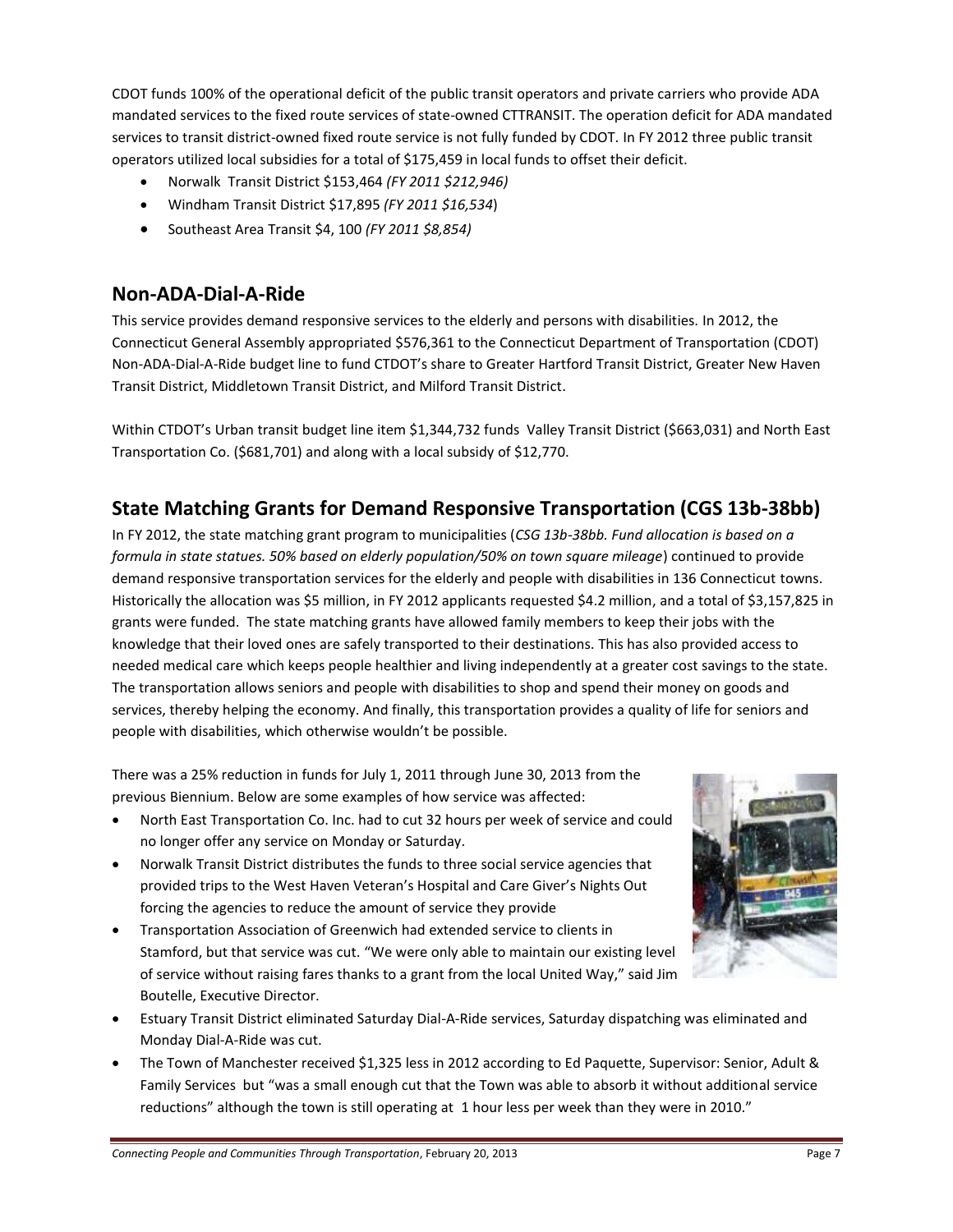# **Expansion of Service in 2012**

While funding sources continue to fluctuate, some examples of upgrades & service changes:

*Shore Line East Rail Service b*egan using Twitter allowing travelers to receive updates and alerts about service delays and changes. [www.shorelineeast.com](http://www.shorelineeast.com/)



*Greater Bridgeport Transit* introduced their new bus designs on four buses in September. [www.gogbt.comt.](http://www.gogbt.comt/)

*CTTransit* purchased a PureCell® stationary fuel cell system for their headquarters on Leibert Road in Hartford which will provide 400 kilowatts of clean and reliable power to

the 330,000 square foot facility.<http://www.cttransit.com/>

*CTfastrak* held a ceremonial groundbreaking in May 2012. This is Connecticut's first rapid transit system which will run from New Britain to Hartford with 11 stations. *[www.ctfastrak.com](http://www.ctfastrak.com/)*



*CTTransit* introduced a new, greener, articulated bus to operate in Hartford (similar buses already operate in New Haven and Stamford). CTTransit now operates 50 diesel-electric buses and five hydrogen fuel cell powered buses. <http://www.cttransit.com/>



*Enfield Transit Office* began operations of their town-wide Magic Carpet fixed route bus service in January 2013 by utilizing a New Freedom grant. [http://www.enfield-ct.gov](http://www.enfield-ct.gov/)

*Connecticut Department of Transportation* received \$120.9 million from the FRA for New Haven-HartfordSpringfield (NHHS) rail program. [http://www.nhhsrail.com/info\\_center/](http://www.nhhsrail.com/info_center/newsbriefs.aspx)

*CT rides* introduced a new Guaranteed Ride program for commuter shuttle riders in Norwalk, Westport and Greenwich. [www.ridetag.org](http://www.ridetag.org/)

*CONNDOT* introduced mobile apps for public transit and traffic information and updates. [www.ct.gov/dot](http://www.ct.gov/dot)

#### **2013 Proposed Budget Impact**

Governor Malloy's Annual Budget on February 5, 2013 outlined a number of reductions in transportation funding:

- The elimination of DSS/TEIP funding. The consequences of this reduction are significant. For example, it would mean the elimination of funding for these following routes or from other routes in the transit system to offset the DSS cuts: CTTransit Hartford Routes:54 Blue Hills Ave, 45 Berlin Turnpike Flyer, Sunday Morning Service, Saturday Night Service; CTTransit New Britain: Routes Stanley St (M-S Evenings),, Corbin Ave/Plainville (M-S Evenings) to name a few.
- The Non ADA-Dial-A-Ride Program funding is eliminated (-\$576,361)
- Operating Capital Support for Rail operations is reduced by \$2 million each year
- ADA Paratransit fares on DOT operated routes will increase on Jan. 2014 thereby reducing the growth in the subsidy for ADA Paratransit in FY 2014 (-\$30,771) FY 2015 (-\$61,541)
- Bus fares will increase to \$1.50 in Jan. 2014, reducing the growth in the bus subsidy in FY 2014 (-\$4,059,280) and FY 2015 (-\$8,118,555)